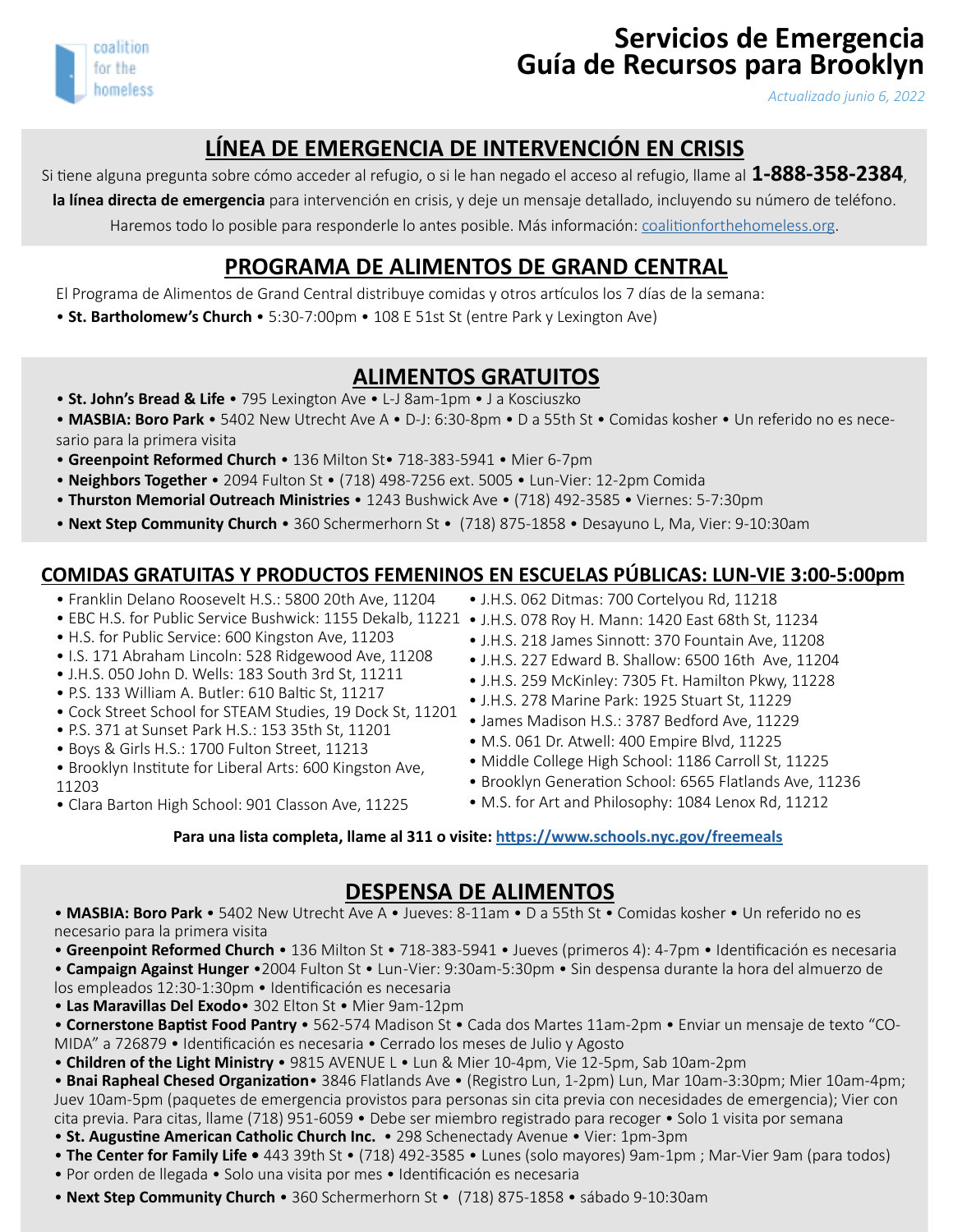#### **BANOS Y DUCHAS PUBLICAS**

# **BAÑOS**

- **St. Bart's Church**: En la 51 entre Park y Lexington
- Lun-Dom 1:30-6:30pm

# **ROPA:**

- • **227 Bowery** Ropa: Mar, Mier a 8am
- **All Angels Ropa**: 251 West 80th St •

Mar, Juev 8am to 12pm

• **St. Luke's Community Closet:** 485 Hudson St. • Sab 3-4pm

# **DUCHAS**

• **All Angels Church**: 80th/Broadway • Mar & Jue • 8am-2pm • Primero llegado, primero atendido

• **Bowery Mission**: 227 Bowery • Registro 6:45am • Lun-Vie: 9:30am -12pm (solo hombres), Jue: 9:30-12pm (solo mujeres)

• **Next Step Community Church** • 360 Schermerhorn St, Brooklyn • Duchas: Martes: 10am-12pm (Hombres y Mujeres) • Ropa/ artículos de aseo

• **POTS** • 2759 Webster Ave, Bronx • Lun-Vie: 8 -11am Artículos de aseo/calcetines

• **NY Common Pantry** • 8 East 109th St • Duchas y lavadero Lun, Miér, Juev, Vier 9:30am-1pm, registro 10:30am; cortes de pelo Juev, registro 10am

# **SERVICIOS LEGALES**

• **POTS - Part of the Solution Legal Clinic**: 2759 Webster Ave, Bronx • Llame al 718.220.4892 y deje un mensaje o envíe un correo electrónico a legalclinic@potsbronx.org.

• **Legal Aid's Access to Benefits (A2B) Helpline**: 888-663-6880 •L-V •10:00 a.m. a 3:00 p.m.

# **CENTROS DE ACOGIDA**

### **ADULTOS**

• **The Gathering Place** • 2402 Atlantic Ave • (718) 385-8726 • Admisión abierto 24 hours • A a Broadway Junction, L a Atlantic Ave • Hombres & Mujere • Abrierto, camas limitadas

#### **JOVENES**

• **SCO Family of Services** • 774 Rockaway Avenue • (718) 685-3850 • Diario 7am-11pm •Servicio durante la noche suspendido• Men & Women • Solo servicios essencial

# **REFUGIO**

#### **HOMBRES ADULTOS INDIVIDUALES**

• **30th Street Men's Shelter** • 400-430 E 30th St • (212) 481-0771 • Admisión abierto 24 horas • Tren 6 a 28th St • Solamente Hombres

#### **MUJERES ADULTAS INDIVIDUALES**

• **Brooklyn Women's Shelter** • 116 Williams Ave • (718) 483-7700 • Admisión abierto 24 horas • C a Liberty Ave • Solamente Mujeres

#### **PAREJAS ADULTAS / FAMILIAS SIN HIJOS MENORES**

• **Adult Family Intake Center (AFIC)** • 400-430 E 30th St (at 29th St & 1st Ave) • (212) 481-4704 • Abierto 24 horas • Tren 6 a 28th St • Oficina de aplicación para parejas adultas SIN niños menores

#### **FAMILIAS CON HIJOS MENORES**

• **PATH** • 151 E 151st (Bronx) • (917) 521-3900 • Open 24 hours • 2/4 a 149th St/Grand Concourse • Solo para familias con niños menores de 21 años o una familia embarazada

# **CENTROS DE SALUD**

• **St. John's Health Center** • 795 Lexington Ave • 347-294-2412 • Enfermera disponible Miercoles y Jueves: 8am-12pm

- Telemedicina disponible
- **Housing Works-Dtwn BK** Willoughby St. 718-277-0386 Cuidado primario y servicios psicológicos disponibles
- **Housing Works-East NY** 2640 Pitkin Ave. 718-277-0386 Cuidado primario y servicios psicológicos disponibles
- **Cadman Family Health Center** 300 Cadman Plaza West, 17th Floor 844-434-2778 Llama Primero Cuidado

primario y servicios psicológicos disponibles

# **NUMEROS DE EMERGENCIA**

- **NYC Well** (888) NYC-WELL
- • **Prevención del Suicidio** (800) 273-8255
- **SAMHSA's Línea de Desastre** (800) 985-5990
- **Alcohólicos Anónimos** (212) 647-1680
- **Safe Horizon-Víctimas de Crímenes** (212) 577-7777
- **Violencia Domestica** (800) 621-4673